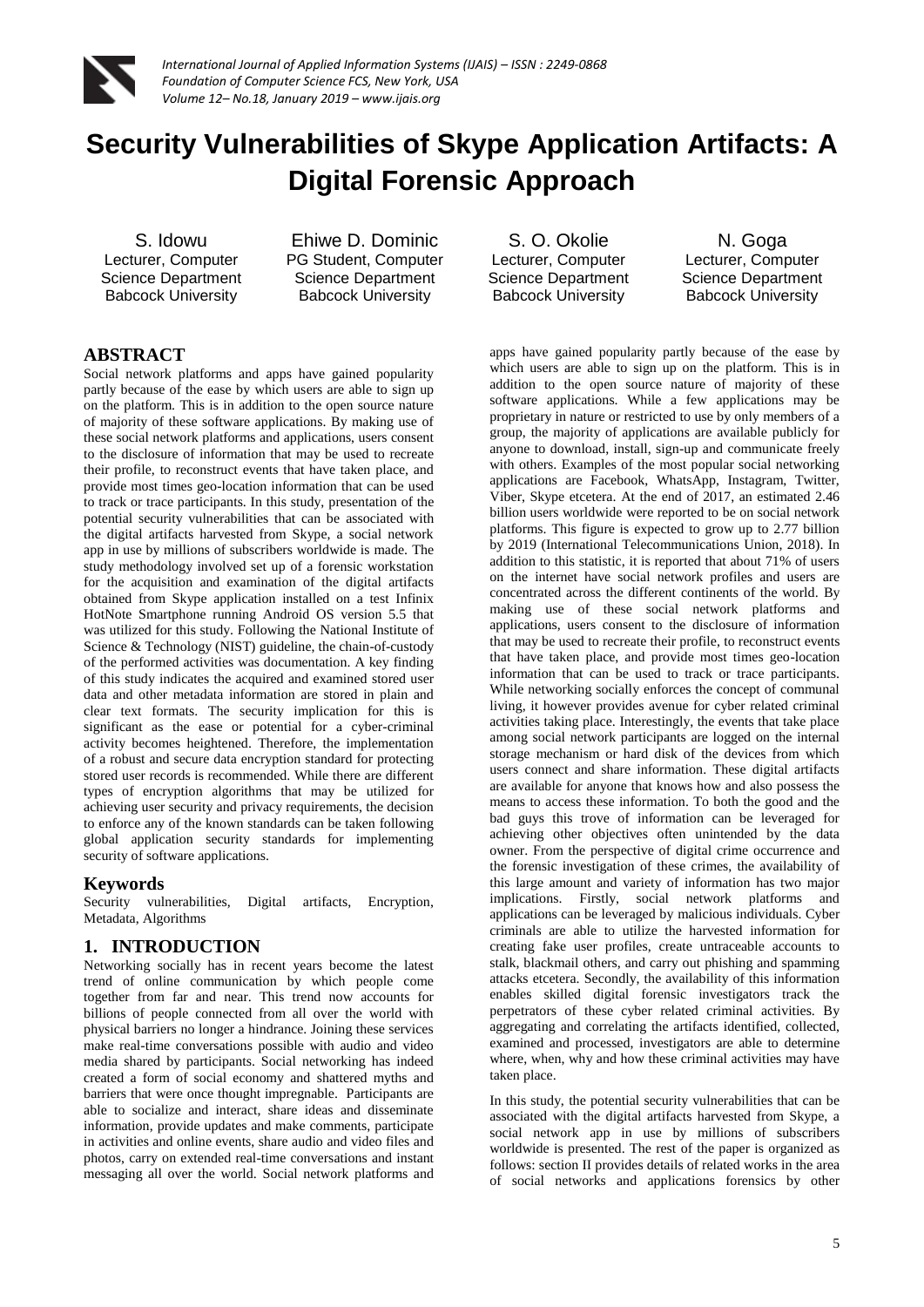

researchers. Section III describes the methodology and setup of the experimental test environment for acquiring the digital artifacts of Skype social networking application. This section also presents the security vulnerabilities that are associated with these acquired digital artifacts. Finally, in section IV, the research conclusion and relevant recommendations of interest to forensic investigators and researchers is presented.

## **2. RELATED WORKS**

Researchers such as [1] performed forensic analysis of Facebook application artifacts that run on different browser types on the Microsoft Windows XP operating system. Their research found differences in the sessions of chat events performed on the different browsers. According to the study findings, more traces were left on Internet Explorer browser compared to the traces found on Google Chrome and Mozilla Firefox. Their research also found out about the complicated process of performing key search operations during forensic analysis of the digital artifacts where the chat data is in Arabic language. This is due to the chat messages being saved after conversion to Unicode characters. Furthermore in 2012, [1] carried out the forensic analysis of other social networking applications performed on mobile devices. Forensic investigation of Viber application was performed by [5]. The retrieval of the application artifacts stored in Random Access Memory (RAM) of devices running the Android operating system was carried out. The research found out that Viber application artifacts are still present on a device even after it must have been reset or formatted. In consequence, this indicates the application artifact persists in RAM of user devices. Extracting the file system artifacts on smartphones through forensic data acquisition techniques, [2] carried out the forensic analysis of both Viber and WhatsApp applications on Android devices. Findings from the experimental study showed traces of users shared contents, list of contacts and chronological listing of communication history for both applications. A study that was focused on what the researchers referred to as "volatile instant messaging" applications operated via web interfaces was conducted by [6] 2008 and 2010. From the findings of the study, the researchers concluded that cyber criminals are capable of taking advantage of the popularity of instant messaging applications to violate the privacy rights of participants. Kiley et al analyzed, within a Windows desktop operating environment, three popular instant messaging applications that are web-based. They found forensic artifacts of these applications stored both in the cache files of the browser and the page files on Windows. Their experimental study retrieved timeline artifacts of participant communication, the account profiled usernames on the application, the registered contact names saved by users on their devices in addition to snippets of shared conversations. However, one interesting finding of their research was that retrieving the complete shared conversation artifacts end-toend was not a possibility. The authors presented a framework for addressing the volatility of instant messaging applications from a forensic investigation viewpoint; this includes artifact recognition, artifact formulation and searching.

## **3. METHODOLOGY 3.1 Test Environment Set Up**

A forensic workstation was set up for the acquisition and examination of the digital artifacts obtained from Skype application installed on a test Infinix HotNote Smartphone running Android OS version 5.5 that was utilized for this

study. Table 1 below lists the hardware and software utilities that were used to acquire the application artifacts for a profiled user.

| <b>Table 1. List of Forensic Tools for Application Data</b> |  |
|-------------------------------------------------------------|--|
| <b>Acquisition &amp; Examination</b>                        |  |

| Application/<br>Tool                                          | <b>Classification</b> | Make /<br>Version                                        | Summary of<br><b>Functionality</b>                                                         |
|---------------------------------------------------------------|-----------------------|----------------------------------------------------------|--------------------------------------------------------------------------------------------|
| <b>VM</b> workstation<br>on Windows PC                        | Hardware              | Intel Core i5<br>with Windows<br>8.1 operating<br>system | Forensic Lab<br>Workstation                                                                |
| <b>DB</b> Browser for<br>SQLite<br>Autopsy<br><b>Forensic</b> | Software<br>Software  | V3.10.1<br>V4.4.0                                        | SOLite<br>Database File<br><b>Browser</b><br>Application.<br>Forensic<br>Image<br>Analysis |
| <b>Android Debug</b><br><b>Bridge Tool</b>                    | Hardware              | V1.0.32                                                  | Android OS<br>Debug Tool.                                                                  |
| <b>Infinix HotNote</b>                                        | Hardware              | Android OS V<br>5.5                                      | <b>User</b><br>Smartphone<br>Device                                                        |
| <b>HashCalc</b>                                               | Software              | SlavaSoft<br>V2.4.0                                      | Hash<br>Algorithm<br>Application for<br>Data Integrity<br>Check.                           |

### *3.1.1 Skype Application Data Acquisition Procedure*

Forensic investigative studies begin with identification of data of interest. As defined by the National Institute of Standards and Technology (NIST), the four phases of a forensic investigation include the following:

- Identification
- Acquisition
- Examination
- Reporting

For this study, the data acquisition procedure involved performing the below documented chain-of-custody activities for obtaining the artifacts from Skype:

- i. INFINIX HotNote smartphone was placed in a rooted mode to allow root user access to the entire file system and partitions on the device;
- ii. Applications were downloaded and installed from Google Play Store;
- iii. Sign-up and sign-in to the applications on the rooted device;
- iv. Application files acquisition and hashing using MD5 and SHA-1 hash algorithms;
- v. Creation of image copy of application files for forensic examination and analysis;
- vi. Hashing of duplicate image copies to verify data integrity.

## **3.2 Research Finding and Discussion of Associated Security Vulnerabilities**

Figures 1 & 2 below show the contact information of a Skype application user and the associated application artifact metadata information.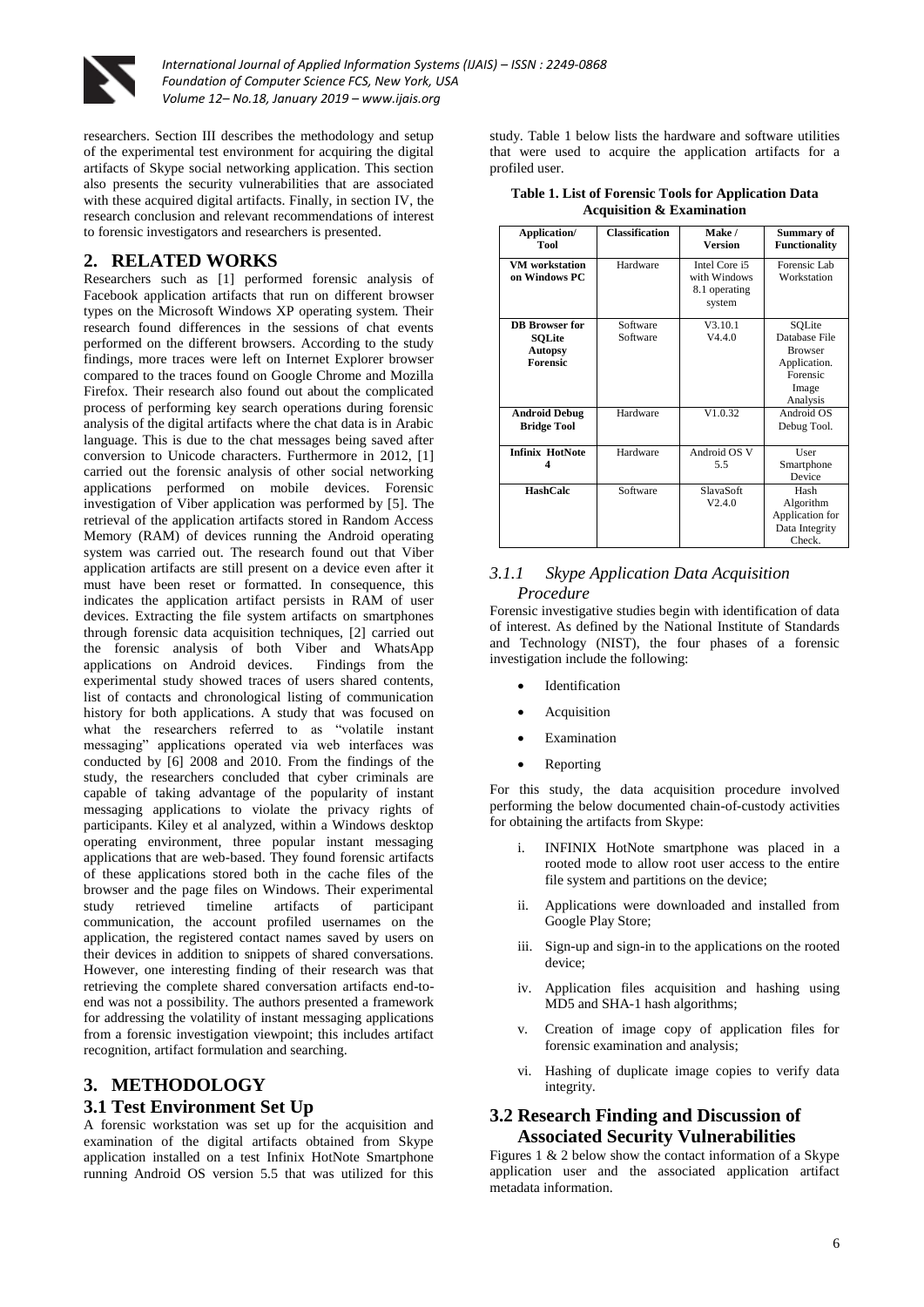

Application Metadata Artifact (User Contact)

| Database Structure<br><b>Browse Data</b><br>Edit Pragmas | Execute SOL    |                                                                                    | <b>Edit Database Cell</b>                         |
|----------------------------------------------------------|----------------|------------------------------------------------------------------------------------|---------------------------------------------------|
| Create Index<br>Create Table<br>Modify Table             | Delete Table   |                                                                                    | Set as<br>Mode: Text <b>v</b><br>Export<br>Import |
| Name                                                     | Type           | $\hat{\phantom{a}}$<br>Schema                                                      |                                                   |
| $\blacksquare$<br>Contacts                               |                | CREATE TABLE Contacts (id INTEGER NOT NULL PRIMARY KEY, is_permanent INTEGER, typi |                                                   |
| id                                                       | <b>INTEGER</b> | "id" INTEGER NOT NULL                                                              |                                                   |
| is_permanent                                             | <b>INTEGER</b> | 'is permanent' INTEGER                                                             |                                                   |
| type                                                     | <b>INTEGER</b> | 'type' INTEGER                                                                     |                                                   |
| skypename                                                | <b>TEXT</b>    | 'skypename' TEXT                                                                   |                                                   |
| pstnnumber                                               | <b>TEXT</b>    | 'pstnnumber' TEXT                                                                  |                                                   |
| aliases                                                  | <b>TEXT</b>    | 'aliases' TEXT                                                                     |                                                   |
| fullname                                                 | <b>TEXT</b>    | 'fullname' TEXT                                                                    |                                                   |
| birthday                                                 | <b>INTEGER</b> | "birthday" INTEGER                                                                 |                                                   |
| gender                                                   | <b>INTEGER</b> | 'gender' INTEGER                                                                   |                                                   |
| languages                                                | <b>TEXT</b>    | 'languages' TEXT                                                                   | Type of data currently in cell: NULL              |
| country                                                  | <b>TEXT</b>    | 'country' TEXT                                                                     | 0 byte(s)                                         |
| province                                                 | <b>TEXT</b>    | 'province' TEXT                                                                    | SQL Log                                           |
| city                                                     | <b>TEXT</b>    | 'city' TEXT                                                                        |                                                   |
| phone_home                                               | <b>TEXT</b>    | phone_home' TEXT                                                                   | Show SQL submitted by User<br>$\cdot$             |
| phone office                                             | <b>TEXT</b>    | 'phone office' TEXT                                                                |                                                   |
| phone_mobile                                             | <b>TEXT</b>    | 'phone_mobile' TEXT                                                                | select * from Contacts<br>1                       |
| emails                                                   | <b>TEXT</b>    | 'emails' TEXT                                                                      | 12                                                |
| hashed emails                                            | <b>TEXT</b>    | 'hashed emails' TEXT                                                               |                                                   |
| homepage                                                 | <b>TEXT</b>    | 'homepage' TEXT                                                                    |                                                   |
| about                                                    | <b>TEXT</b>    | 'about' TEXT                                                                       |                                                   |
| avatar image                                             | <b>BLOB</b>    | 'avatar image' BLOB                                                                |                                                   |
| mood_text                                                | <b>TEXT</b>    | 'mood_text' TEXT                                                                   |                                                   |
| rich_mood_text                                           | <b>TEXT</b>    | 'rich_mood_text' TEXT                                                              |                                                   |
| timezone                                                 | <b>INTEGER</b> | 'timezone' INTEGER                                                                 |                                                   |
| capabilities                                             | <b>BLOB</b>    | 'capabilities' BLOB                                                                |                                                   |
| profile timestamp                                        | <b>INTEGER</b> | 'profile_timestamp' INTEGER                                                        |                                                   |
| nrof authed buddies                                      | <b>INTEGER</b> | 'nrof authed buddies' INTEGER                                                      | $\epsilon$                                        |

**Fig 1: Application Database Table Structure – Contacts Table**

|                              | Database Structure | <b>Browse Data</b> | <b>Edit Pragmas</b> | Execute SOL    |             |             |                        |             |                               | <b>Edit Database Cell</b> |                                      |               |        |
|------------------------------|--------------------|--------------------|---------------------|----------------|-------------|-------------|------------------------|-------------|-------------------------------|---------------------------|--------------------------------------|---------------|--------|
|                              | Contacts<br>Table: |                    |                     |                | - 8 %       |             |                        | New Record  | <b>Delete Record</b>          | Mode: Text <b>v</b>       |                                      | Import        | Export |
|                              | id                 | is permanent       | type                | skypename      | pstnnumber  | aliases     | fullname               | birthdav    | $ge^{\wedge}$                 |                           |                                      |               |        |
|                              | Filter             | Filter             | Filter              | Filter         | Filter      | Filter      | Filter                 | Filter      | Filter                        |                           |                                      |               |        |
| 1                            | 33                 | 1                  | 1                   | echo123        | <b>NULL</b> | <b>NULL</b> | Echo / Sound  NULL     |             | <b>NULL</b>                   |                           |                                      |               |        |
|                              | 2, 37              | 1                  | 1                   | vdwest         | <b>NULL</b> | <b>NULL</b> | Olayinka Davi          | <b>NULL</b> | 2                             |                           |                                      |               |        |
|                              | $3 - 41$           | 1                  | 1                   | tejumann       | <b>NULL</b> | <b>NULL</b> | Tejumola Mann 19830531 |             | 1                             |                           |                                      |               |        |
| 4.                           | 45                 | 1                  | 1                   | venessaireze   | <b>NULL</b> | <b>NULL</b> | <b>NULL</b>            | <b>NULL</b> | 2                             |                           |                                      |               |        |
|                              | $5 - 49$           | 1                  | 1                   | omowumi.ehi    | NULL        | <b>NULL</b> | omowumi ehi            | 19821017    | $\overline{2}$                |                           |                                      |               |        |
| 6                            | 53                 | 1                  | 1                   | unmiangel123   | <b>NULL</b> | <b>NULL</b> | Omowunmi E             | <b>NULL</b> | <b>NULL</b>                   |                           | Type of data currently in cell: NULL |               |        |
|                              | 7 <sub>57</sub>    | 1                  | 1                   | lady_nikki1333 | <b>NULL</b> | <b>NULL</b> | <b>NULL</b>            | <b>NULL</b> | <b>NULL</b>                   | 0 byte(s)                 |                                      |               |        |
|                              | 8 61               | 1                  | 1                   | sehiwe         | <b>NULL</b> | <b>NULL</b> | simeon ehiwe 19760726  |             | 1                             | Remote                    |                                      |               |        |
|                              | 965                | 1                  | 1                   | olawande1      | <b>NULL</b> | <b>NULL</b> | <b>NULL</b>            | <b>NULL</b> | 1                             |                           |                                      |               |        |
|                              | 10 69              | 1                  | 1                   | live:okonkwoi  | <b>NULL</b> | <b>NULL</b> | IKEM OKONKWO 19920503  |             | 1                             | Identity                  | ø<br>$\overline{\phantom{a}}$        |               |        |
|                              | 11 73              | 1                  | 1                   | mercy.ehiwe    | <b>NULL</b> | <b>NULL</b> | <b>NULL</b>            | NULL        | <b>NULL</b>                   | Name                      | Commit                               | Last modified |        |
|                              | 12 77              | 1                  | 1                   | henry.megwai   | <b>NULL</b> | <b>NULL</b> | Megwai Henry           | 19010420    | 1                             |                           |                                      |               |        |
|                              | 13 81              | 1                  | 1                   | oluwadotiano   | <b>NULL</b> | <b>NULL</b> | <b>NULL</b>            | <b>NULL</b> | <b>NULL</b>                   |                           |                                      |               |        |
|                              | 14 85              | 1                  | 1                   | peters, ehiwe  | <b>NULL</b> | <b>NULL</b> | <b>Peters Ehivre</b>   | 19781118    | 1                             |                           |                                      |               |        |
|                              | 15 89              | 1                  | 1                   | moses.ehiwe1   | <b>NULL</b> | <b>NULL</b> | moses ehiwe            | 19650216    | 1                             |                           |                                      |               |        |
|                              | 16 93              | 1                  | 1                   | phemson2005    | <b>NULL</b> | <b>NULL</b> | Olufemi ADEA           | NULL        | 1                             |                           |                                      |               |        |
|                              | 17 97              | 1                  | 1                   | chioma.ikpa1   | <b>NULL</b> | <b>NULL</b> | <b>NULL</b>            | <b>NULL</b> | <b>NULL</b><br>$\overline{a}$ |                           |                                      |               |        |
| $\left\langle \right\rangle$ |                    |                    |                     |                |             |             |                        |             | $\rightarrow$                 |                           |                                      |               |        |

**Fig 2: Digital Artifact from User Contacts List**

• Security Vulnerability Associated With Contacts Details Metadata Information

Figure 2 above shows filtered records for the application user's contact. This table contains records of other users which the Skype account owner have connection or communicate with. As shown, some of the fields have sensitive data content displayed in plain-text. The security vulnerability of plain-text display of user profile account details makes the application user a potential target for "Profile Cloning Attacks". Profile Cloning Attacks is a growing type of cyber-criminal attack which focuses on faking user profiles on social network applications for malicious purposes.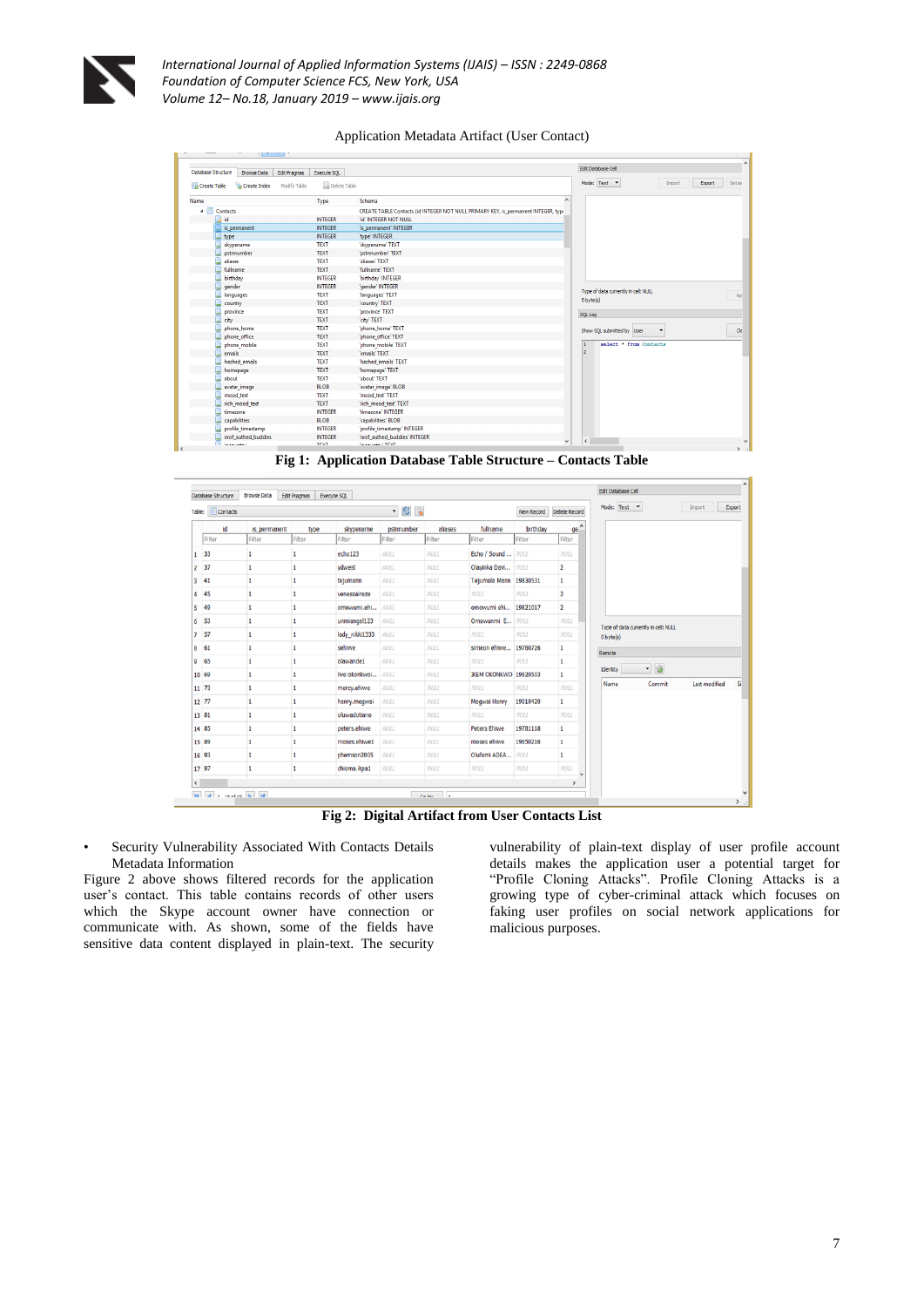

Application Metadata Artifact (Messages)

| <b>Database Structure</b>                  | <b>Browse Data</b> | Execute SQL<br>Edit Pragmas     |                                                                                   | <b>Edit Database Cell</b>            |
|--------------------------------------------|--------------------|---------------------------------|-----------------------------------------------------------------------------------|--------------------------------------|
| Create Table                               | Create Index       | Delete Table<br>Modify Table    |                                                                                   | Mode: Text <b>v</b><br>Import        |
| Name                                       |                    | Type                            | Schema<br>$\hat{\phantom{a}}$                                                     |                                      |
| 4 <b>III</b> Messages                      |                    |                                 | CREATE TABLE Messages (id INTEGER NOT NULL PRIMARY KEY, is permanent INTEGER, cor |                                      |
| id<br>ھ                                    |                    | <b>INTEGER</b>                  | "id" INTEGER NOT NULL                                                             |                                      |
| is_permanent                               |                    | <b>INTEGER</b>                  | "is permanent" INTEGER                                                            |                                      |
| convo_id                                   |                    | <b>INTEGER</b>                  | 'convo_id' INTEGER                                                                |                                      |
| chatname                                   |                    | <b>TEXT</b>                     | 'chatname' TEXT                                                                   |                                      |
| author                                     |                    | <b>TEXT</b>                     | 'author' TEXT                                                                     |                                      |
| from dispname                              |                    | <b>TEXT</b>                     | 'from dispname' TEXT                                                              |                                      |
| author was live                            |                    | <b>INTEGER</b>                  | 'author_was_live' INTEGER                                                         |                                      |
| guid                                       |                    | <b>BLOB</b>                     | "quid" BLOB                                                                       |                                      |
| dialog partner                             |                    | <b>TEXT</b>                     | 'dialog_partner' TEXT                                                             | Type of data currently in cell: NULL |
| timestamp                                  |                    | <b>INTEGER</b>                  | 'timestamp' INTEGER                                                               |                                      |
| type                                       |                    | <b>INTEGER</b>                  | 'type' INTEGER                                                                    | $0$ byte $(s)$                       |
| sending status                             |                    | <b>INTEGER</b>                  | 'sending status' INTEGER                                                          | SQL Log                              |
| option bits                                |                    | <b>INTEGER</b>                  | 'option bits' INTEGER                                                             |                                      |
|                                            | consumption_status | <b>INTEGER</b>                  | 'consumption_status' INTEGER                                                      | Show SOL submitted by User           |
| edited by                                  |                    | <b>TEXT</b>                     | 'edited_by' TEXT                                                                  |                                      |
|                                            | edited timestamp   | <b>INTEGER</b>                  | 'edited timestamp' INTEGER                                                        | select * from Contacts<br>1          |
| param_key                                  |                    | <b>INTEGER</b>                  | 'param key' INTEGER                                                               | $\overline{2}$                       |
| param_value                                |                    | <b>INTEGER</b>                  | 'param_value' INTEGER                                                             |                                      |
| body xml                                   |                    | <b>TEXT</b>                     | 'body_xml' TEXT                                                                   |                                      |
| identities                                 |                    | <b>TEXT</b>                     | "identities" TEXT                                                                 |                                      |
| reason                                     |                    | <b>TEXT</b>                     | 'reason' TEXT                                                                     |                                      |
| leavereason                                |                    | <b>INTEGER</b>                  | <b>Teavereason' INTEGER</b>                                                       |                                      |
|                                            | participant count  | <b>INTEGER</b>                  | 'participant_count' INTEGER                                                       |                                      |
| error code                                 |                    | <b>INTEGER</b>                  | 'error code' INTEGER                                                              |                                      |
| chatmsq_type                               |                    | <b>INTEGER</b>                  | 'chatmsq_type' INTEGER                                                            |                                      |
| chatmsq_status                             |                    | <b>INTEGER</b>                  | 'chatmsq_status' INTEGER                                                          |                                      |
| body is rawxml<br>$\overline{\phantom{a}}$ |                    | <b>INTEGER</b><br><b>WITCOR</b> | 'body is rawxml' INTEGER                                                          | $\epsilon$                           |

**Fig 3: Application Database Table Structure – Messages Table**

Figure 4 below is a snapshot of the messages table that has been filtered by the columns in the SQL query statement

| retrieved from Skype. |  |  |
|-----------------------|--|--|
|-----------------------|--|--|

| Database Structure<br><b>Browse Data</b>                    | <b>Edit Pragmas</b><br><b>Execute SQL</b>                                                                                                               |   |                             |     |                          |   | Edit Database Cell                                |               |        |     |
|-------------------------------------------------------------|---------------------------------------------------------------------------------------------------------------------------------------------------------|---|-----------------------------|-----|--------------------------|---|---------------------------------------------------|---------------|--------|-----|
| $\blacksquare$<br>м<br>Þ.                                   |                                                                                                                                                         |   |                             |     |                          |   | Mode: Text <b>v</b>                               | Import        | Export | Set |
| SQL 2<br><b>SQL 1 23</b>                                    |                                                                                                                                                         |   |                             |     |                          |   |                                                   |               |        |     |
| H<br>12<br>ls.<br>FROM Messages order by timestamp ms desc; | ---- Filtered Records from the List of Messages Shared on Skype<br>SELECT id, chatname, quid, body xml, chatmsq type, chatmsq status, crc, timestamp ms |   |                             |     |                          |   |                                                   |               |        |     |
|                                                             |                                                                                                                                                         |   |                             |     |                          |   |                                                   |               |        |     |
| Ł                                                           |                                                                                                                                                         |   |                             |     |                          |   |                                                   |               |        |     |
| quid                                                        | body xml                                                                                                                                                |   | chatmsq_type chatmsq_status | crc | timestamp ms             |   |                                                   |               |        |     |
|                                                             |                                                                                                                                                         | 3 | $\overline{2}$              |     | 512470850 1447616724000  |   |                                                   |               |        |     |
| 701 > 0000 00 X 000000. you are always welcome sir          |                                                                                                                                                         | R | Δ                           |     | 516350821 1447616722000  |   | Type of data currently in cell: NULL<br>0 byte(s) |               |        |     |
| 702 J -- Yb@nu@@ + @% bsw@yW@ thanks alot                   |                                                                                                                                                         | R | $\overline{2}$              |     | 2321866564 1447616705000 |   | Remote                                            |               |        |     |
| 703 6 16 4 4 5 1. 4 4 u 4 (4 n 4 4 4 x   okay.              |                                                                                                                                                         | 3 | $\overline{2}$              |     | 1983611920 1447616700000 |   | - 18<br>Identity                                  |               |        |     |
|                                                             | 704 ���(15-���oxMo ^-~ i'II have the files with me by then                                                                                              | R |                             |     | 1528361683 1447616694000 |   | <b>Name</b><br>Commit                             | Last modified | Size   |     |
| 705 + 070 US1<0JdX0AL0 20                                   | okay then                                                                                                                                               | 3 |                             |     | 776350685 1447616680000  |   |                                                   |               |        |     |
|                                                             | 706 koogoTFZao6bolio:DoM.oi I don't have them on my personal laptop                                                                                     | 3 |                             |     | 127973331 1447616676000  |   |                                                   |               |        |     |
|                                                             | 707 00 m <sup>+</sup> 00-g <sup>o</sup> /0- <sup>b</sup> 000 m the reason is that the associated files i' Il be ta 3                                    |   |                             |     | 2530987018 1447616662000 |   |                                                   |               |        |     |
|                                                             |                                                                                                                                                         | 3 | $\overline{2}$              |     | 4238378965 1447616661000 |   |                                                   |               |        |     |
|                                                             |                                                                                                                                                         |   |                             |     |                          |   |                                                   |               |        |     |
| from Messages order by timestamp ms desc;                   | 740 rows returned in 4ms from: select id, chatname, guid, body xml, chatmsg type, chatmsg status, crc, timestamp ms                                     |   |                             |     |                          | 国 |                                                   |               |        |     |
|                                                             |                                                                                                                                                         |   |                             |     |                          |   |                                                   |               |        |     |

**Fig 4: Digital Artifacts from Shared Messages**

 Security Vulnerability Associated With Messages Metadata Information

Majority of social network applications do not implement encryption of user communication. As messages are logged and transmitted in plain-text, this represents a key security and privacy risk for users. In addition, user preferences and behavioral profiling can be determined by mining the content of shared messages. This kind of information can be utilized by parties such as marketing companies that target users with adverts tailored to their interests, government security agencies and also cyber criminals who seek to commit fraud.

Application Metadata Artifact (Shared Files)

Users of social network applications take advantage of the file sharing features available on the applications for transmitting documents, pictures, audio and video files. While this feature enables interconnection of people and serves as means of communication, it also presents opportunity for information security or user privacy breach.

Though the sharing of pictures, videos and other types of multi-media artifacts through social network applications might be harmless, cyber-criminals are taking advantage of this to share illicit images online, transfer malicious codes and

other types of virus applications. This potential for crime continues to be a source of concern for information and cyber security professionals.

These possible cyber-criminal activities that can be carried out through the use of media sharing features on these applications include the following:

- Data hiding in image files;
- Malicious payload transfers via audio and video file header details;
- RansomeWare attacks carried out through data encryption in exchange for decryption keys.

On Skype social network application, records of shared files by default are stored on the HD of the computing device and the path to this shown below:

#### **Root\Users\%userprofile%\AppData\Roaming\Skype\My Skype Received Files**

Figures 2 to 4 show details of multi-media artifacts that a Skype user has shared with others. The metadata information available from these artifacts can be seen from the logged records.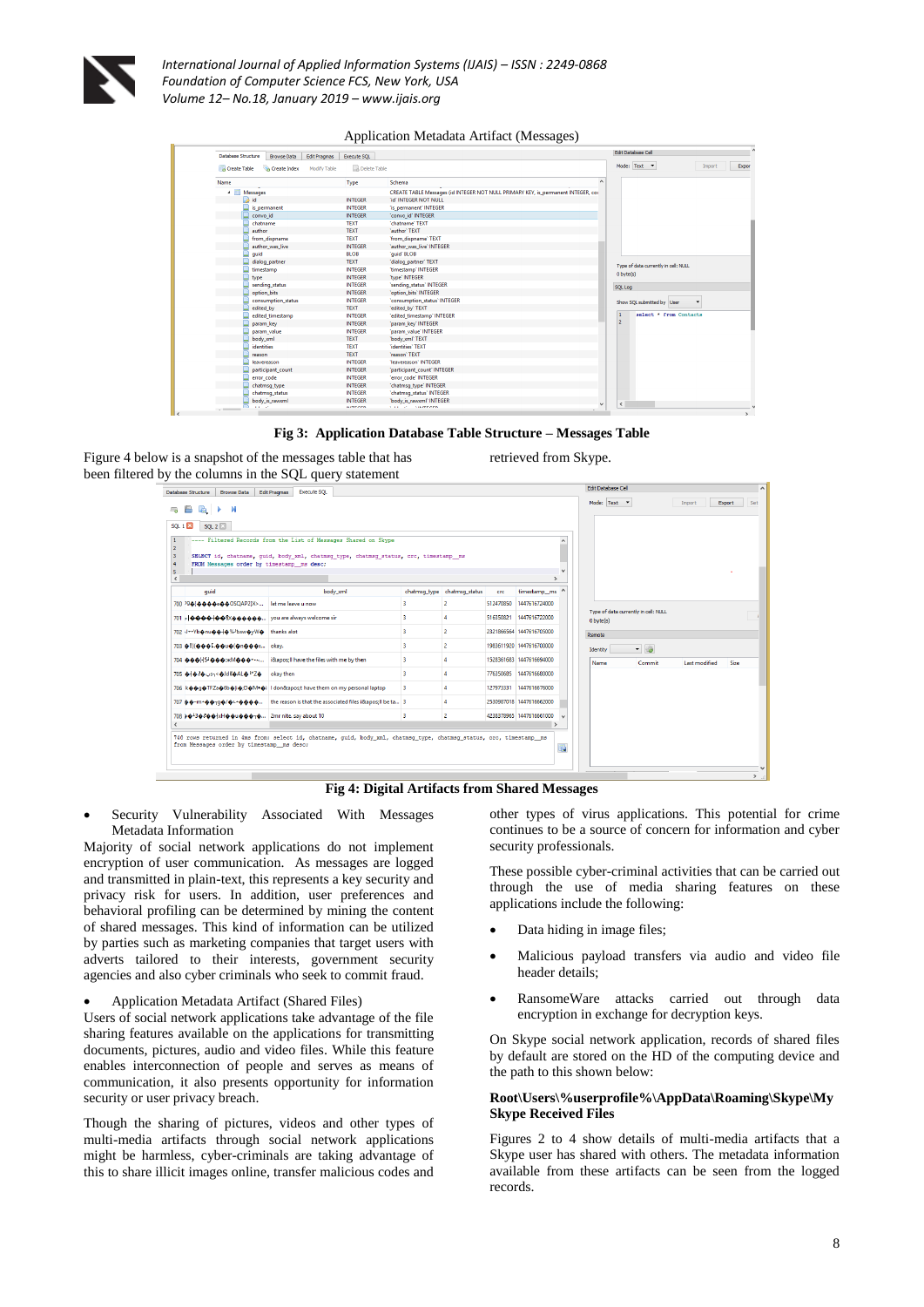

 $\overline{\mathbf{C}}$ 

*International Journal of Applied Information Systems (IJAIS) – ISSN : 2249-0868 Foundation of Computer Science FCS, New York, USA Volume 12– No.18, January 2019 – www.ijais.org*

| 1065<br>finishtime<br>filepath<br>filename<br>filesize<br>bytestransferred<br>arttime<br>Filter<br>Filter<br>Filter<br>Filter<br>Filter<br>C:\Users\Dominic\AppData\Roaming\Skype\ MODULE and lecturers.docx<br>1449387132<br>1 87055<br>11124<br>11124<br>2 87055<br>C:\Users\Dominic\AppData\Roaming\Skype\ L7 ATHE 1st SEMESTER MBA.docx<br>346417<br>1449387156<br>346417<br>C:\Users\Dominic\AppData\Roaminq\Skype\  L7 ATHE 2ND SEMESTER MBA.docx<br>347109<br>3 87055<br>1449387156<br>347109<br>$\bullet$<br>4 04142<br>1458504239<br>G:\Flash 1\Metropolitan - RIT Module\Web    Web Analytics for Security Informatics.pdf<br>290329<br>G:\Flash 1\Metropolitan - RIT Module\Web  Web Analytics for Security Informatics.pdf<br>5 04161<br>1458504239<br>290329<br>290329<br>1458504244<br>C:\Users\Dominic\Desktop\Ph.D Work\Dehiw Main memory Databases for Enterprise Ap<br>$\bullet$<br>6 04194<br>146639<br>Type of data currently in cell: Text / Numeric<br>C:\Users\Dominic\Desktop\Ph.D Work\Dehiw Main memory Databases for Enterprise Ap<br>7 04199<br>1458504244<br>146639<br>146639<br>4 char(s)<br>8 36412<br>$\mathbf{0}$<br>C:\Users\Dominic\Desktop\Reflection Essay  Reflection Essay Examples.pdf<br>38741<br>$\bullet$<br>SQL Log<br>Show SQL submitted by User<br>1 | Table: | Transfers | • 图 % | New Record | Delete Record | Mode: Text <b>v</b><br>Export<br>Import |
|----------------------------------------------------------------------------------------------------------------------------------------------------------------------------------------------------------------------------------------------------------------------------------------------------------------------------------------------------------------------------------------------------------------------------------------------------------------------------------------------------------------------------------------------------------------------------------------------------------------------------------------------------------------------------------------------------------------------------------------------------------------------------------------------------------------------------------------------------------------------------------------------------------------------------------------------------------------------------------------------------------------------------------------------------------------------------------------------------------------------------------------------------------------------------------------------------------------------------------------------------------------------------------------------------|--------|-----------|-------|------------|---------------|-----------------------------------------|
|                                                                                                                                                                                                                                                                                                                                                                                                                                                                                                                                                                                                                                                                                                                                                                                                                                                                                                                                                                                                                                                                                                                                                                                                                                                                                                    |        |           |       |            |               |                                         |
|                                                                                                                                                                                                                                                                                                                                                                                                                                                                                                                                                                                                                                                                                                                                                                                                                                                                                                                                                                                                                                                                                                                                                                                                                                                                                                    |        |           |       |            |               |                                         |
|                                                                                                                                                                                                                                                                                                                                                                                                                                                                                                                                                                                                                                                                                                                                                                                                                                                                                                                                                                                                                                                                                                                                                                                                                                                                                                    |        |           |       |            |               |                                         |
|                                                                                                                                                                                                                                                                                                                                                                                                                                                                                                                                                                                                                                                                                                                                                                                                                                                                                                                                                                                                                                                                                                                                                                                                                                                                                                    |        |           |       |            |               |                                         |
|                                                                                                                                                                                                                                                                                                                                                                                                                                                                                                                                                                                                                                                                                                                                                                                                                                                                                                                                                                                                                                                                                                                                                                                                                                                                                                    |        |           |       |            |               |                                         |
|                                                                                                                                                                                                                                                                                                                                                                                                                                                                                                                                                                                                                                                                                                                                                                                                                                                                                                                                                                                                                                                                                                                                                                                                                                                                                                    |        |           |       |            |               |                                         |
|                                                                                                                                                                                                                                                                                                                                                                                                                                                                                                                                                                                                                                                                                                                                                                                                                                                                                                                                                                                                                                                                                                                                                                                                                                                                                                    |        |           |       |            |               |                                         |
|                                                                                                                                                                                                                                                                                                                                                                                                                                                                                                                                                                                                                                                                                                                                                                                                                                                                                                                                                                                                                                                                                                                                                                                                                                                                                                    |        |           |       |            |               |                                         |
|                                                                                                                                                                                                                                                                                                                                                                                                                                                                                                                                                                                                                                                                                                                                                                                                                                                                                                                                                                                                                                                                                                                                                                                                                                                                                                    |        |           |       |            |               |                                         |
|                                                                                                                                                                                                                                                                                                                                                                                                                                                                                                                                                                                                                                                                                                                                                                                                                                                                                                                                                                                                                                                                                                                                                                                                                                                                                                    |        |           |       |            |               |                                         |
|                                                                                                                                                                                                                                                                                                                                                                                                                                                                                                                                                                                                                                                                                                                                                                                                                                                                                                                                                                                                                                                                                                                                                                                                                                                                                                    |        |           |       |            |               |                                         |

**Fig 5: Shared Multi-Media File Records 1**

| Database Structure                                  |              | Execute SOL<br><b>Browse Data</b><br><b>Edit Pragmas</b>                                                                            |                        |                        | <b>Edit Database Cell</b>                                                                                                               |
|-----------------------------------------------------|--------------|-------------------------------------------------------------------------------------------------------------------------------------|------------------------|------------------------|-----------------------------------------------------------------------------------------------------------------------------------------|
| 鲁<br>与<br>SQL 1<br>$\vert$ 1<br>$\overline{2}$<br>3 | <b>BID</b> M | select id, doc type, original name, title, description, type<br>from MediaDocuments where type = Picture.1;                         |                        |                        | Mode: Binary<br>Seta<br>Import<br>Export<br>000 49 4d 47 5f 32 30 31 36 30 37 30 38 5f 31 36 33<br>010 30 30 32 5f 39 30 36 2e 4a 50 47 |
| $\langle$                                           |              |                                                                                                                                     |                        |                        |                                                                                                                                         |
|                                                     | id doc_type  | original name                                                                                                                       | title                  | description            |                                                                                                                                         |
| 1668 3594 2                                         |              | IMG 20160708 163002 906JPG                                                                                                          |                        |                        |                                                                                                                                         |
| 1669 3596 2                                         |              | <b>DSC 1108JPG</b>                                                                                                                  |                        |                        | Type of data currently in cell: Text / Numeric<br>A                                                                                     |
| 1670 3598 2                                         |              | <b>Edited Nicole.jpg</b>                                                                                                            |                        |                        | 27 char(s)                                                                                                                              |
| 1671 3600 2                                         |              | IMG_20160708_163002_906JPG                                                                                                          |                        |                        | SQL Log                                                                                                                                 |
| 1672 3602 2                                         |              | Slide1_copy.jpg                                                                                                                     |                        |                        | Show SQL submitted by Application<br>C                                                                                                  |
| 1673 3604 2                                         |              | <b>Edited Nicole.jpg</b>                                                                                                            |                        |                        | SELECT COUNT(*) FROM (SELECT ' rowid ',* FROM<br>1<br>SELECT ' rowid ',* FROM 'MediaDocuments' ORDER<br>12                              |
| 1674 3606 10                                        |              | Steganography File.gif                                                                                                              | Steganography File.gif | Steganography File.gif | SELECT COUNT(*) FROM (SELECT ' rowid ',* FROM<br>13<br>SELECT ' rowid ', * FROM 'MediaDocuments' ORDER                                  |
| 1675 3608 10                                        |              | The wedding party.mp4                                                                                                               | The wedding party.mp4  | The wedding party.mp4  |                                                                                                                                         |
| 1676 3610 2                                         |              | Wunmi 3.jpg                                                                                                                         |                        |                        |                                                                                                                                         |
| $\left\langle \right\rangle$                        |              |                                                                                                                                     |                        |                        |                                                                                                                                         |
|                                                     |              | near ".1": syntax error: select id, doc type, original name, title, description, type<br>from MediaDocuments where type = Picture.1 |                        |                        | t.                                                                                                                                      |
|                                                     |              |                                                                                                                                     |                        |                        | $\overline{\left( \right. }%$                                                                                                           |
|                                                     |              |                                                                                                                                     |                        |                        | $\sim$<br>The collection of the<br>$\rightarrow$                                                                                        |

**Fig 6: Shared Multi-Media File Records 2**